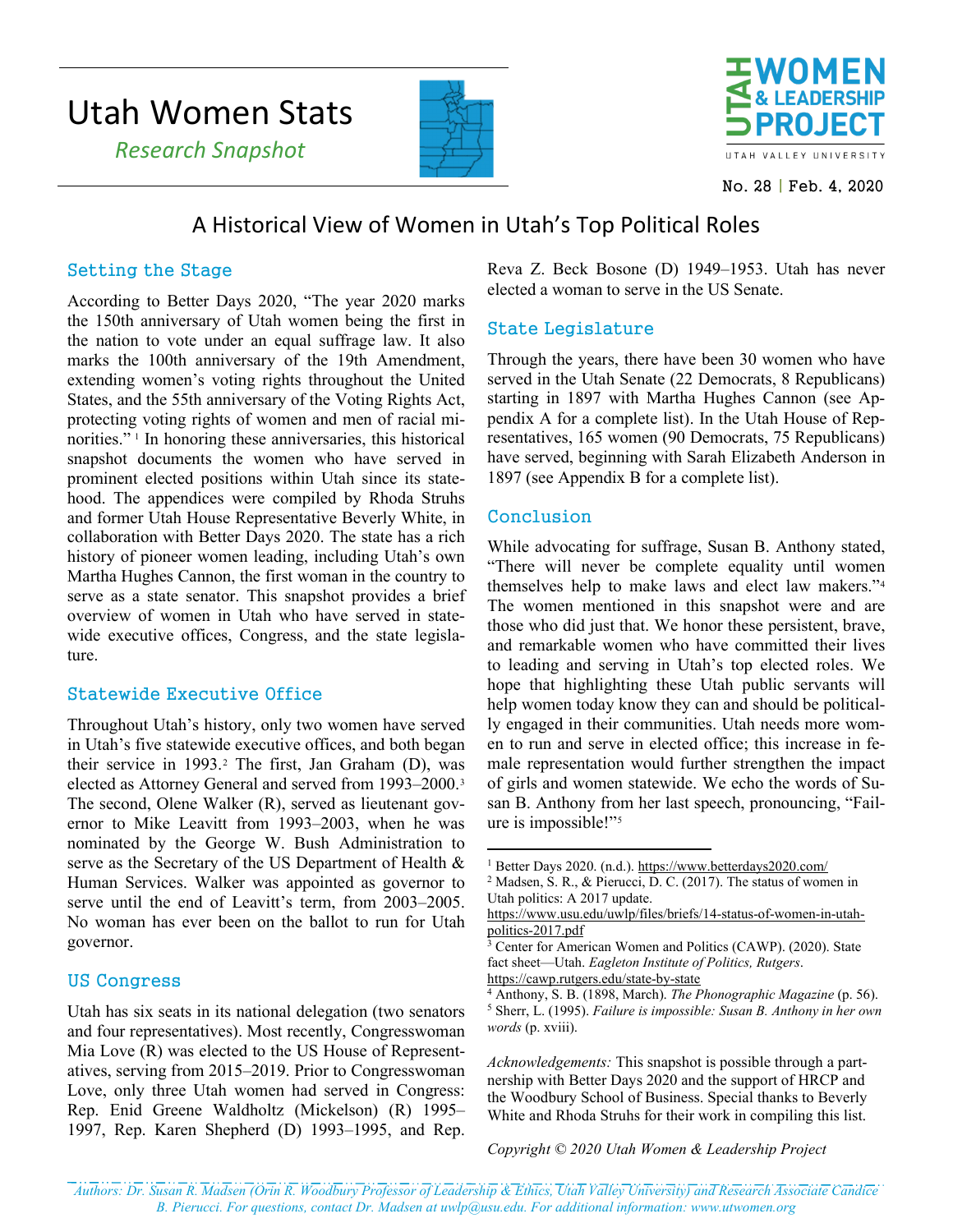## **APPENDIX A**

### **WOMEN IN THE UTAH SENATE THROUGHOUT UTAH'S HISTORY**

| Year                 | <b>Name</b>           | Party        |
|----------------------|-----------------------|--------------|
| 1897-1901            | Cannon, Martha Hughes | D            |
| 1919-1923            | Hayward, Elizabeth    | D            |
| 1921-1925            | Kinney, Antionette B. | R            |
| 1933-1937            | Musser, Elise Furer   | D            |
| 1935-1939            | Stewart, Othellia E.  | D            |
| 1937-1939            | Lund, Cornelia        | D            |
| 1939-1941, 1949-1951 | Jensen, Cleo Lund     | D            |
| 1941-1947            | Erickson, Edna        | D            |
| 1957-1959            | Jack, Nellie          | D            |
| 1977-1983, 1987-1991 | Farley, Frances       | D            |
| 1980-1981            | Jensen, Vivian        | D            |
| 1981-1987            | Wayment, Dona         | $\mathbf R$  |
| 1991-1992            | Shepherd, Karen       | D            |
| 1991-1995            | Baird, Delpha         | R            |
| 1991-2003            | Peterson, Millie      | D            |
| 1999-2005            | Julander, Paula       | D            |
| 1999-2007            | Evans, Beverly        | $\mathbf R$  |
| 1999-2007            | Hale, Karen           | D            |
| 2001-2003            | Suazo, Alicia L.      | D            |
| 2001-2009            | Walker, Carlene       | $\mathbb{R}$ |
| 2003-2007            | Arent, Patrice        | D            |
| 2007-2018            | Dayton, Margaret      | $\mathbf R$  |
| 2007-2015            | Jones, Patricia       | D            |
| $2008 -$             | Mayne, Karen          | D            |
| $2009 -$             | Escamilla, Luz Robles | D            |
| 2009-2013            | Morgan, Karen W.      | D            |
| $2013-$              | Henderson, Deidre     | R            |
| $2015 -$             | Iwamoto, Jani         | D            |
| $2015 -$             | Millner, Ann          | $\mathbf{R}$ |
| $2019-$              | Riebe, Kathleen       | D            |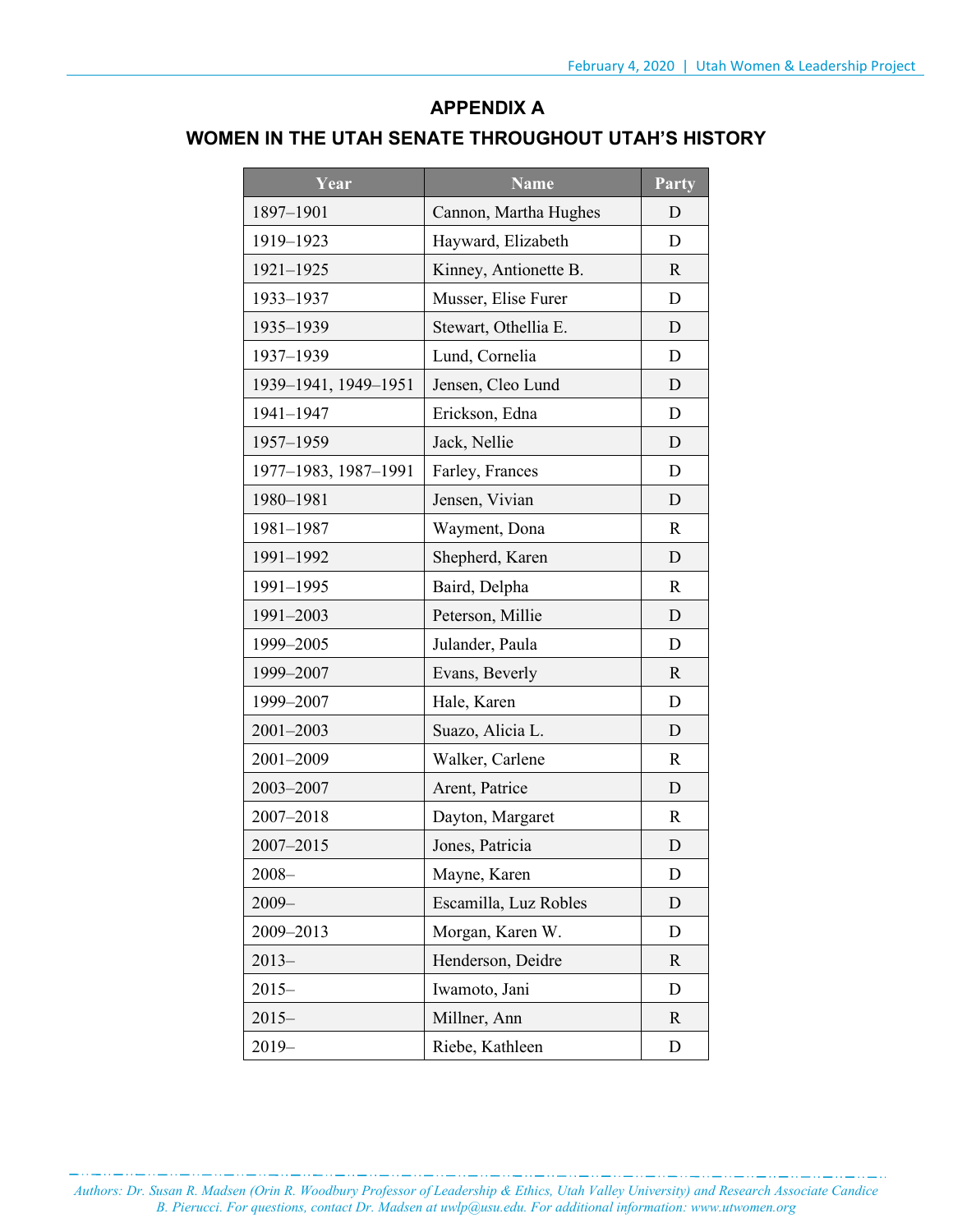## **APPENDIX B**

#### **WOMEN IN THE UTAH HOUSE THROUGHOUT UTAH'S HISTORY**

| Year                 | <b>Name</b>                        | Party        |
|----------------------|------------------------------------|--------------|
| 1897-1899            | Anderson, Sarah Elizabeth          | D            |
| 1897-1899            | LaBarthe, Eurithe K.               | D            |
| 1899-1901            | Horne, Alice M.                    | D            |
| 1903-1905            | Coulter, Mary Anna Claira Geigus   | $\mathbf R$  |
| 1913-1913            | Read, Edyth Ellerbeck              | $\mathbf{R}$ |
| 1913-1915            | Cannon, Anne Wells                 | $\mathbf R$  |
| 1913-1915            | King, Ann Holden                   | $\mathbf R$  |
| 1913-1915            | Skolfield, Jane W. Manning         | $\mathbf R$  |
| 1915-1917            | Wolstenholme, Lily C.              | $\mathbf R$  |
| 1915-1919            | Hayward, Elizabeth A.              | D            |
| 1917-1919            | Allen, Daisy C.                    | D            |
| 1917-1921            | <b>Stratton Airey, Grace</b>       | D            |
| 1919-1921            | Blakely, Delora W.                 | D            |
| 1919-1921, 1929-1931 | Piercey, Anna T.                   | D            |
| $1921 - 1923$        | Clegg, Cloa                        | R            |
| $1921 - 1923$        | Davis, Mary Belle Thurman          | $\mathbf R$  |
| 1923-1925            | Lyman, Amy Brown                   | R            |
| 1923-1927            | Dunyon, Lillian F.                 | R            |
| 1923-1927            | Graham, Mary McIntosh              | R            |
| 1925-1929            | Paxman, Achsa Eggertson            | R            |
| 1925-1929            | Smart, Julia                       | $\mathbf{R}$ |
| 1927-1929, 1931-1933 | Lowe, Mildred P.                   | R            |
| 1927-1929, 1931-1933 | Tanner, Laura Woodland             | $\mathbf{R}$ |
| 1929-1931            | Carlisle, Emily Stevenson McDonald | D            |
| 1929-1931            | Cooper, Grace Avery                | D            |
| 1929-1931            | Jensen, Lucinda P.                 | R            |
| 1929-1931            | Purser, Martha                     | D            |
| 1929-1931            | Stewart, Otellia E.                | D            |
| $1931 - 1933$        | Cahoon, Matilda W.                 | R            |
| 1933-1935            | Ericksen, Edna                     | D            |
| 1933-1935            | Harris Headman, Minnie V.          | D            |
| 1933-1935            | Lund, Cornelia                     | D            |
| 1933-1935            | Rich, Mildred                      | D            |
| 1933-1936            | Bosone, Reva Beck                  | D            |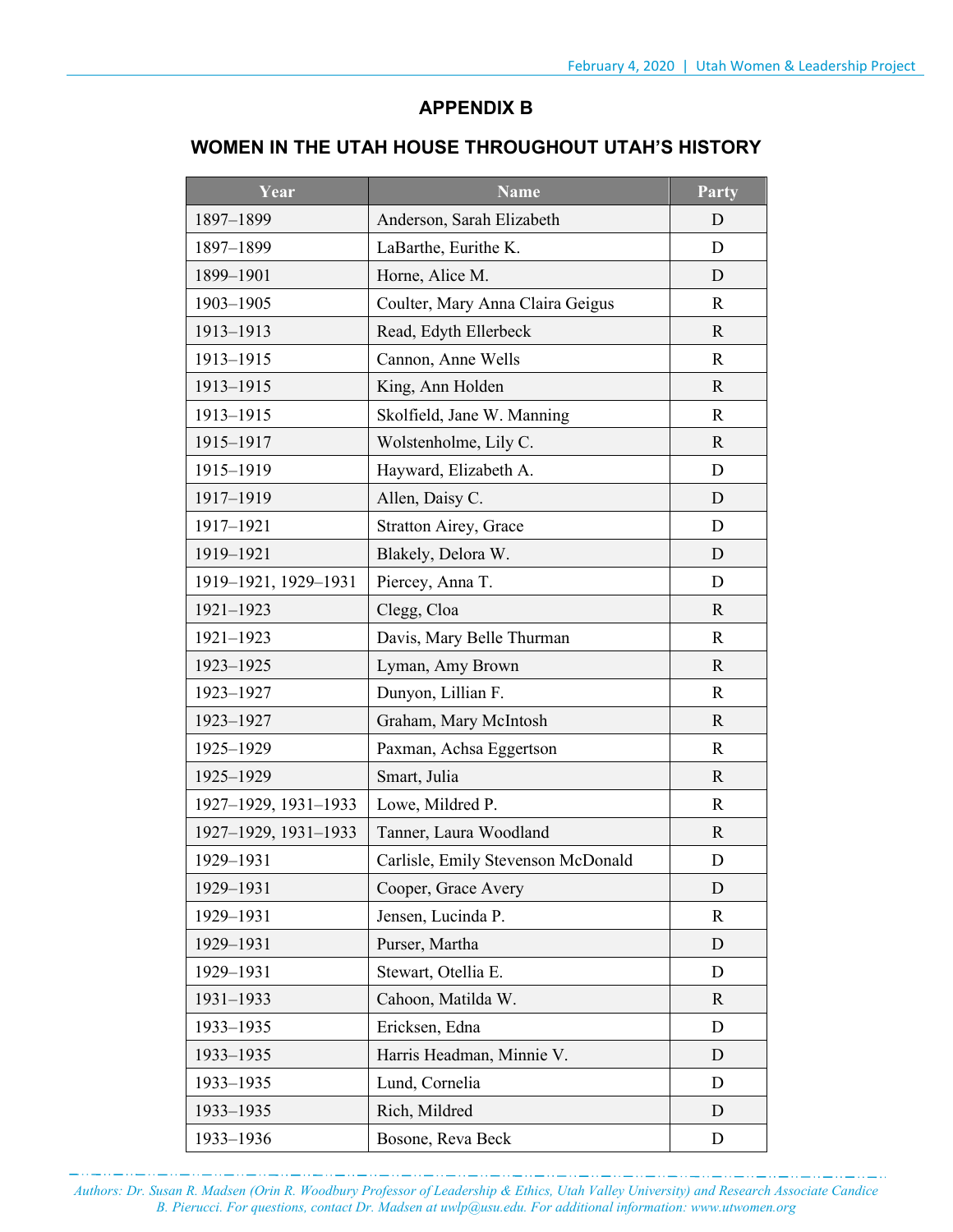| 1935-1937                           | Gibson, Rhoda                | D            |
|-------------------------------------|------------------------------|--------------|
| 1935-1937                           | Maeser, Zelila M.            | D            |
| 1935-1939                           | Aird, Emily D.               | D            |
| 1935-1941                           | Jensen, Josephine            | D            |
| 1937-1939                           | Johnson, Henrietta B.        | D            |
| 1937-1941                           | Garff, Thelma                | D            |
| 1937-1943                           | Jacob, Maud B.               | D            |
| 1939-1949, 1953-<br>1955, 1967-1974 | Jack, Nellie                 | D            |
| 1941-1943                           | Bodell Skanchy, Elizabeth    | D            |
| 1941-1943                           | McGean, Madge                | D            |
| 1943-1944                           | Murdock, Jean Z.             | D            |
| 1943-1945                           | Smith, Susan Alice           | $\mathbf R$  |
| 1943-1945, 1959-1971                | Loveridge, Della L.          | D            |
| 1944-1945                           | Burns, Emma May Copper       | D            |
| 1944-1947                           | Roberts, Clara L. Jarvis     | D            |
| 1945-1947                           | Bearnson, Margaret           | D            |
| 1945-1947                           | Smith Hay, Francis B.        | R            |
| 1947-1949                           | Christensen, Lois            | $\mathbf R$  |
| 1947-1949                           | Forsberg, Sophronia N.C.     | $\mathbf{R}$ |
| 1947-1949                           | Pyne, Ethel                  | $\mathbf R$  |
| 1947-1949                           | Williams, Faye E.            | $\mathbf{R}$ |
| 1947-1951                           | Mitchell, Ivie               | D            |
| 1949-1951                           | Cullimore, Odessa            | D            |
| 1949-1959                           | Cazier, Edna                 | D            |
| $1951 - 1953$                       | Anderson, Sunday C.          | D            |
| 1951-1959, 1961-1967                | Vance, Elizabeth             | D            |
| 1953-1955                           | Lowe, Rozello                | $\mathbf{R}$ |
| 1957-1959                           | Abbott, Delila M.            | R            |
| 1957-1959, 1961-1963                | Griffin Woolsey, Nethella K. | D            |
| 1959-1963                           | Ballif, Algie E.             | D            |
| 1961-1963                           | Fanning, Faye B.             | D            |
| 1963-1967                           | Conover, Eva W.              | D            |
| 1967-1972                           | Oberhansley Bernard, Milly   | D            |
| 1967-1976                           | Mulhall, Alla                | D            |
| 1969-1973                           | Marchant, Beatrice           | D            |
| 1969-1979                           | Peterson, Georgia B.         | R            |
| 1971-1971                           | Peterson, Sandra             | D            |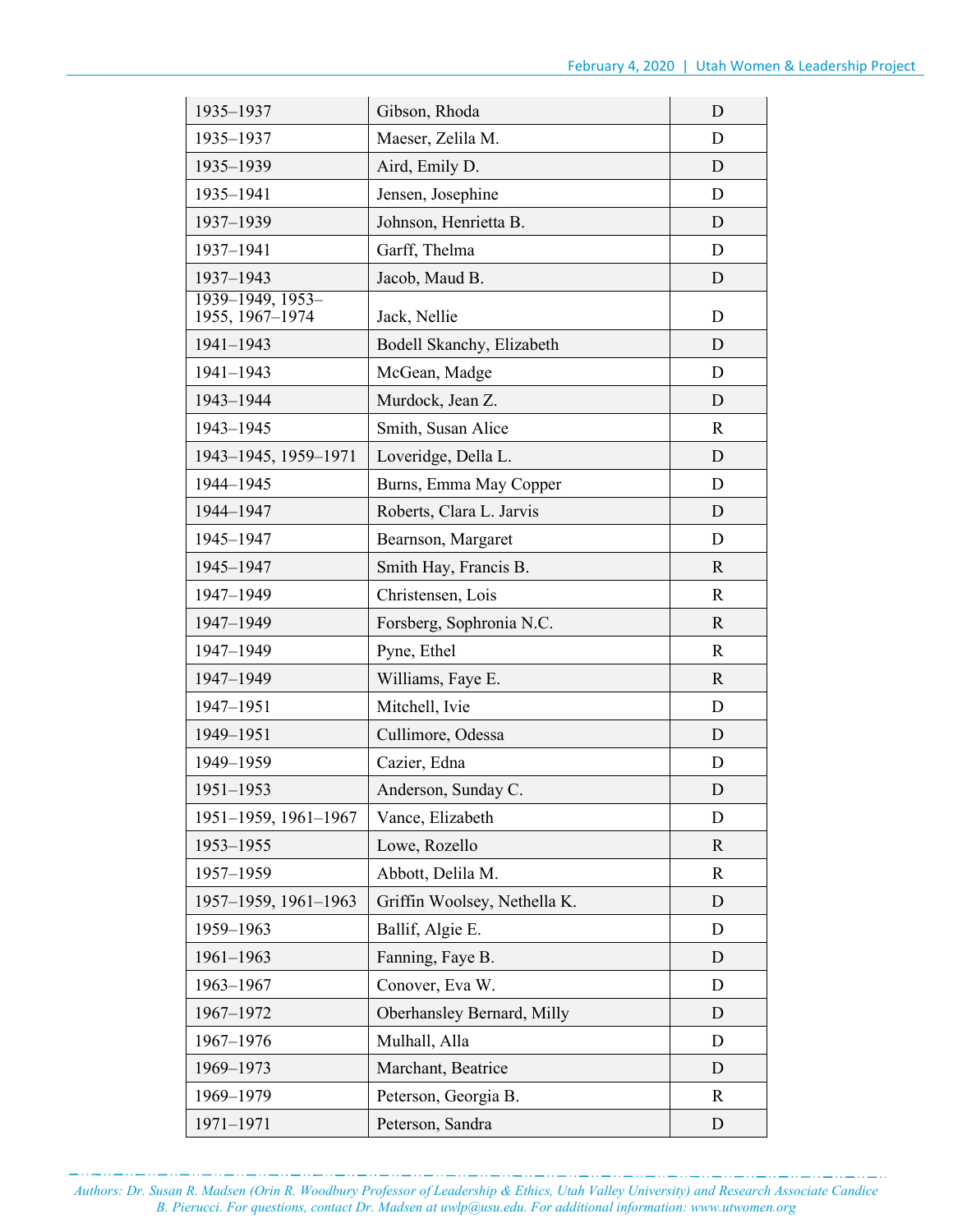| 1971-1973, 1975-1977 | Nalder, Rebecca         | D            |
|----------------------|-------------------------|--------------|
| 1971-1973, 1975-1979 | Carlisle, Vervene (Vee) | D            |
| 1971-1991            | White, Beverly J.       | D            |
| 1972-1973            | Kimball, Margot         | D            |
| 1973-1975            | Acker, Rita Urie        | D            |
| 1973-1977            | Johnson, Mary Lorraine  | D            |
| 1975-1977            | Jarman, Beth S.         | D            |
| 1975-1981            | Atwood, Genevieve       | $\mathbf R$  |
| 1977-1979            | Dorman-Ligh, Wyllis     | D            |
| 1979-1980            | Taylor, Lucille         | D            |
| 1979-1981            | Turner, Joan            | $\mathbb{R}$ |
| 1980-1987            | Florez, Bobby           | D            |
| 1981-1983            | Brandt, Jo              | D            |
| 1981-1983            | Masur, Dorothea         | $\mathbf R$  |
| 1981-1986            | Dahl, Donna M.          | $\mathbf R$  |
| 1981-1988            | Walker, Olene           | $\mathbf R$  |
| 1982-1982            | Pastore, Ched           | D            |
| 1983-1985            | Jensen, Vivian          | D            |
| 1983-1985            | Kanig, Lavinia          | $\mathbf R$  |
| 1983-1985            | Shumway, Naomi          | $\mathbf R$  |
| 1983-1987            | Merrill, Frances Hatch  | $\mathbf R$  |
| 1985-2003            | Bradshaw, Afton         | $\mathbf{R}$ |
| 1987-1991            | Nix, Pat                | $\mathbf R$  |
| 1987-1993            | Milner, Joanne          | D            |
| 1987-1993            | Rose, Janet             | D            |
| 1987-1998            | Evans, Beverly Ann      | $\mathbf R$  |
| 1988-1991            | Hales, Janette          | $\mathbf R$  |
| 1988-1997            | Fox, Christine R.       | $\mathbf{R}$ |
| 1989-1991            | Halverson, Dionne P.    | D            |
| 1989-1993            | Julander, Paula         | D            |
| 1989-1995            | Lyon, Nancy S.          | R            |
| 1991-1993            | Smedley, Ann T.         | $\mathbf{R}$ |
| 1991-1999            | Larson, Patricia B.     | D            |
| 1993-1995            | Eubank, Sara            | D            |
| 1993-1997            | Jensen, Shirley V.      | R            |
| 1993-1997            | Smith, Karen B.         | $\mathbf R$  |
| 1993-2001            | Carlson, Mary           | D            |
| 1993-2001            | Stephens, Nora          | $\mathbf{R}$ |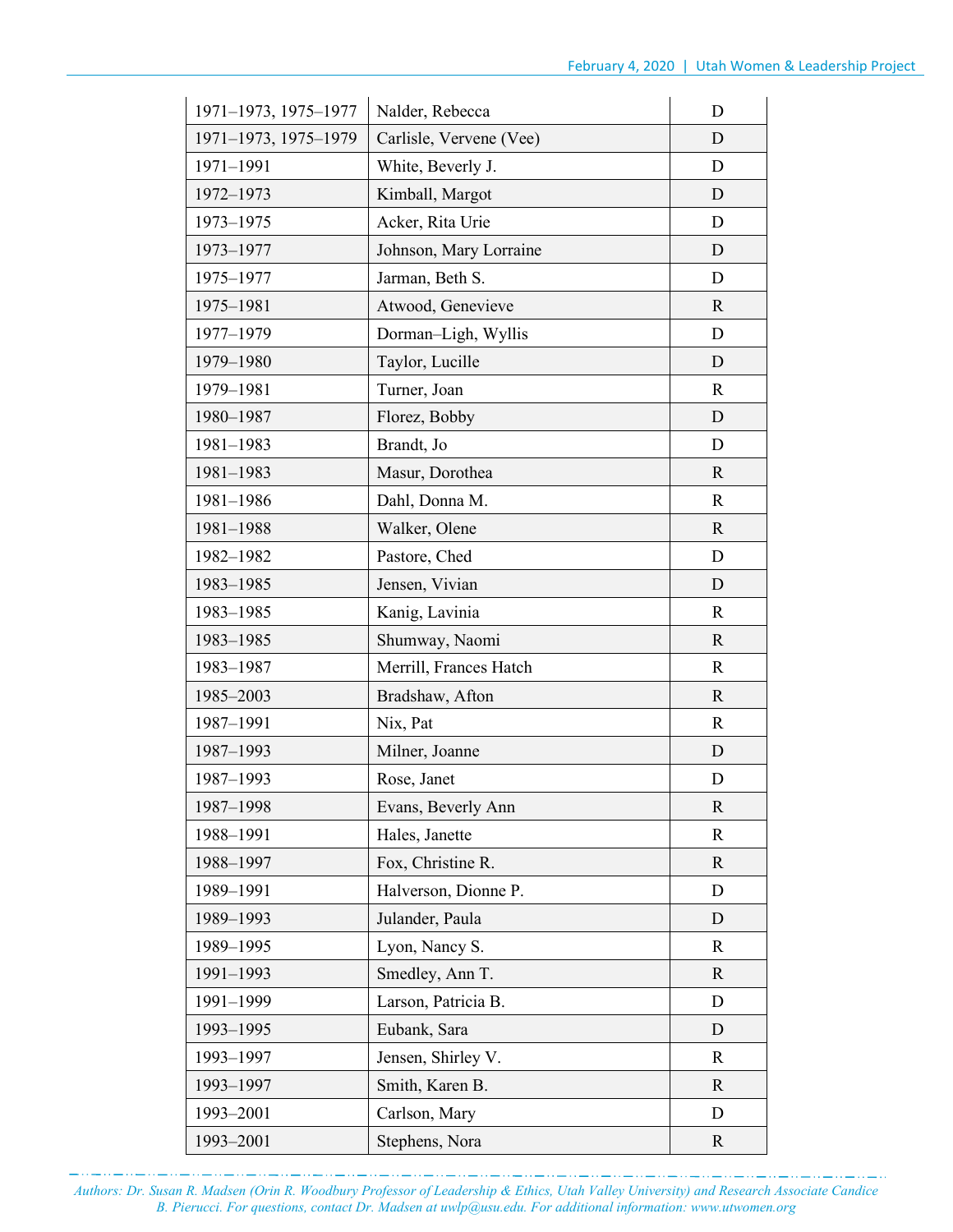| 1993-2003            | Buffmire, Judy Ann       | D            |
|----------------------|--------------------------|--------------|
| 1993-2005            | Dillree, Marda           | R            |
| 1994-2011            | Allen, Sheryl L.         | $\mathbf R$  |
| 1995-1997            | Gubler, Darlene          | $\mathbf{R}$ |
| 1995-1997            | Lockman, Sue             | $\mathbf R$  |
| 1995-2001            | Baca, Loretta            | D            |
| 1996-2001            | Koehn, Susan             | $\mathbf R$  |
| 1996-2007            | Dayton, Margaret         | $\mathbf{R}$ |
| 1997-2001            | Rowan, Tammy             | $\mathbf R$  |
| 1997-2003, 2009-2011 | Beck, Trisha             | D            |
| 1997-2003, 2011-     | Arent, Patrice           | D            |
| 1997-2005            | Bryson, Katherine        | $\mathbf{R}$ |
| 1997-2005            | Pace, Lorraine           | $\mathbf R$  |
| 1999-2009            | Morgan, Karen            | D            |
| 1999-2009, 2019-     | Shurtliff, LaWanna "Lou" | D            |
| 1999-2012            | Biskupski, Jackie        | D            |
| 1999-2015            | Lockhart, Rebecca        | $\mathbf R$  |
| $2001 -$             | Moss, Carol Spackman     | D            |
| 2001-2003            | Beshear, Cindy           | D            |
| 2001-2007            | Jones, Patricia W.       | D            |
| 2001-2007            | Wallace, Peggy           | $\mathbf R$  |
| 2001-2013            | Newbold, Merlynn T.      | R            |
| 2003-2005            | Love, Dana C.            | $\mathbf R$  |
| 2003-2007            | Hardy, Ann W.            | R            |
| 2003-2007            | Lawrence, Susan          | $\mathbf R$  |
| 2003-2009            | McGee, Rosalind J.       | D            |
| 2005-2011            | Fowlke, Lorie D.         | R            |
| 2005-2012            | Fisher, Julie            | $\mathbf{R}$ |
| 2005-2014            | Fisher, Janice M.        | D            |
| 2005-2015            | Menlove, Ronda Rudd      | R            |
| 2006-2014            | Seelig, Jennifer M.      | D            |
| 2007-2009            | Andersen, Sylvia S.      | $\mathbf{R}$ |
| 2007-2011            | Johnson, Christine       | D            |
| 2008-2019            | Chavez Houck, Rebecca    | D            |
| $2009 -$             | Duckworth, Susan         | D            |
| 2009-2019            | Edwards, Becky           | $\mathbf{R}$ |
| $2009 -$             | Poulson, Marie H.        | D            |
| 2009-2011            | Black, Laura             | D            |